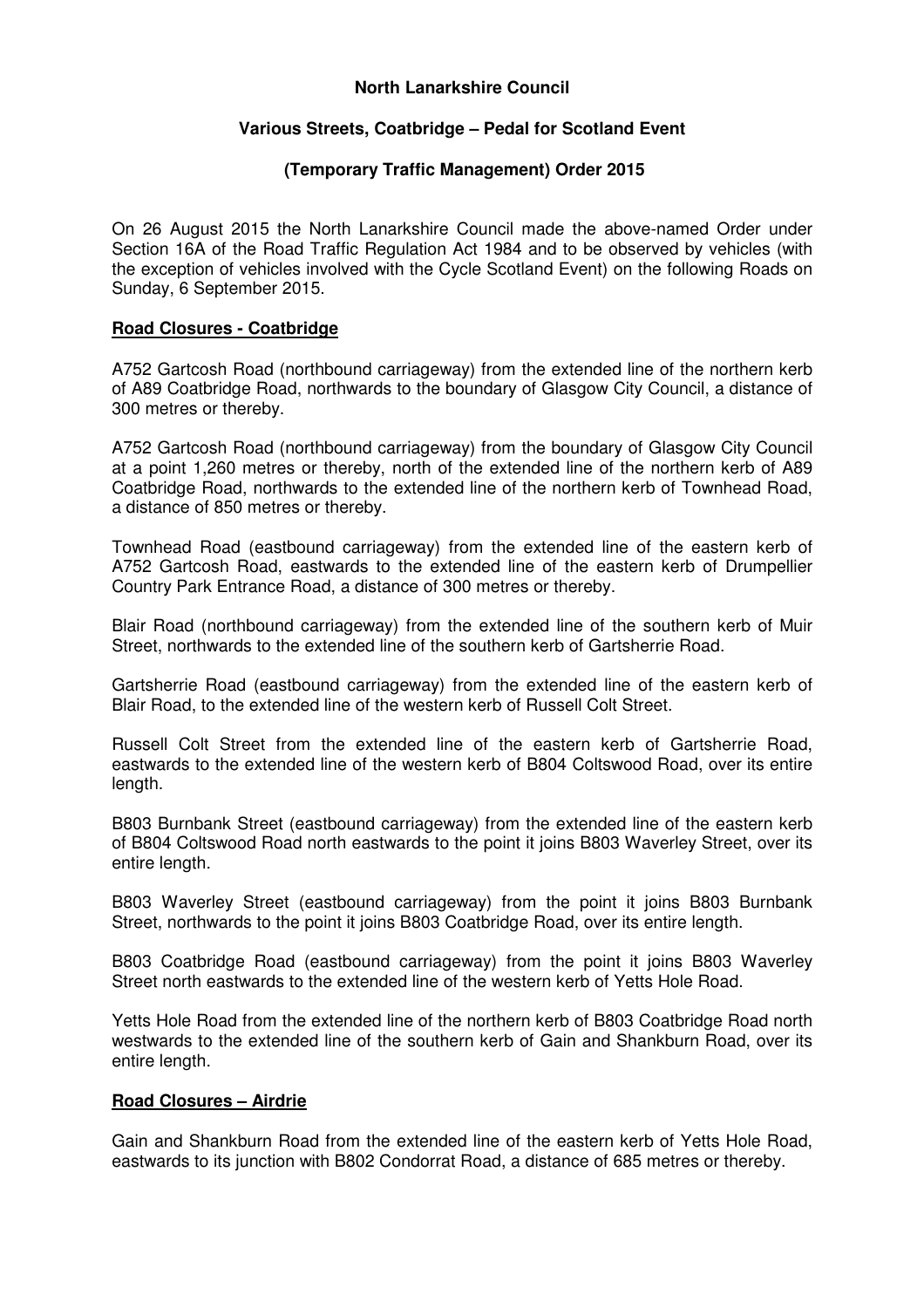Gain and Shankburn Road from its junction with B802 Condorrat Road, north eastwards to the point it joins Cullochrig Road, a distance of 675 metres or thereby.

Cullochrig Road from the point it joins Gain and Shankburn Road, north eastwards then south eastwards to the point it joins Blackbog Road, a distance of 420 metres or thereby.

Blackbog Road from the point it joins Cullochrig Road, north eastwards to its junction with B8039 Stirling Road, a distance of 1,140 metres or thereby.

B8039 Stirling Road (northbound carriageway) from the extended line of the northern kerb of Blackbog Road, northwards to the extended line of the northern kerb of Hulks Road, a distance of 140 metres or thereby.

Hulks Road from the extended line of the eastern kerb of B8039 Stirling Road, north eastwards, south eastwards then southwards to its junction with B803 Greengairs Road, a distance of 4,500 metres or thereby.

B803 Greengairs Road (eastbound carriageway) from the extended line of the western kerb of Hulks Road, eastwards to the extended line of the eastern kerb of Upperton Road, a distance of 60 metres or thereby.

Upperton Road from the extended line of the southern kerb of B803 Greengairs Road, southwards to the point it joins Shielhill Road, a distance of 540 metres or thereby.

Shielhill Road from the point it joins Upperton Road, eastwards to the point it joins Meadowfield Road, a distance of 565 metres or thereby.

Meadowfield Road from the point it joins Shielhill Road, south eastwards to the point it joins Bridge Street, a distance of 1,350 metres or thereby.

Bridge Street from the point it joins Meadowfield Road, southwards to the extended line of the northern kerb of Main Street over its entire length.

Main Street from the extended line of the western kerb of Bridge Street, eastwards to the extended line of the eastern kerb of Telegraph Road.

Telegraph Road from the extended line of the southern kerb of Main Street, south eastwards to its junction with B825 Caldercruix Road, over its entire length.

B825 Caldercruix Road from the extended line of the western kerb of Telegraph Road, north eastwards to its boundary with Falkirk Council, a distance of 2,800 metres or thereby.

#### **Waiting and Loading Restrictions**

or thereby.

| Length of Road(s) to which Restriction Applies                                                                                                                                                              | Side of Road to which<br><b>Restriction Applies</b> |
|-------------------------------------------------------------------------------------------------------------------------------------------------------------------------------------------------------------|-----------------------------------------------------|
| Blair Road, Coatbridge from a point 15 metres or<br>thereby south of the extended line of the southern kerb<br>of Muir Street, northwards to the extended line of the<br>southern kerb of Gartsherrie Road. | East                                                |
| Blair Road, Coatbridge from a point 15 metres or<br>thereby, south of the extended line of the southern kerb<br>of Muir Street, northwards for a distance of 300 metres                                     |                                                     |

**West**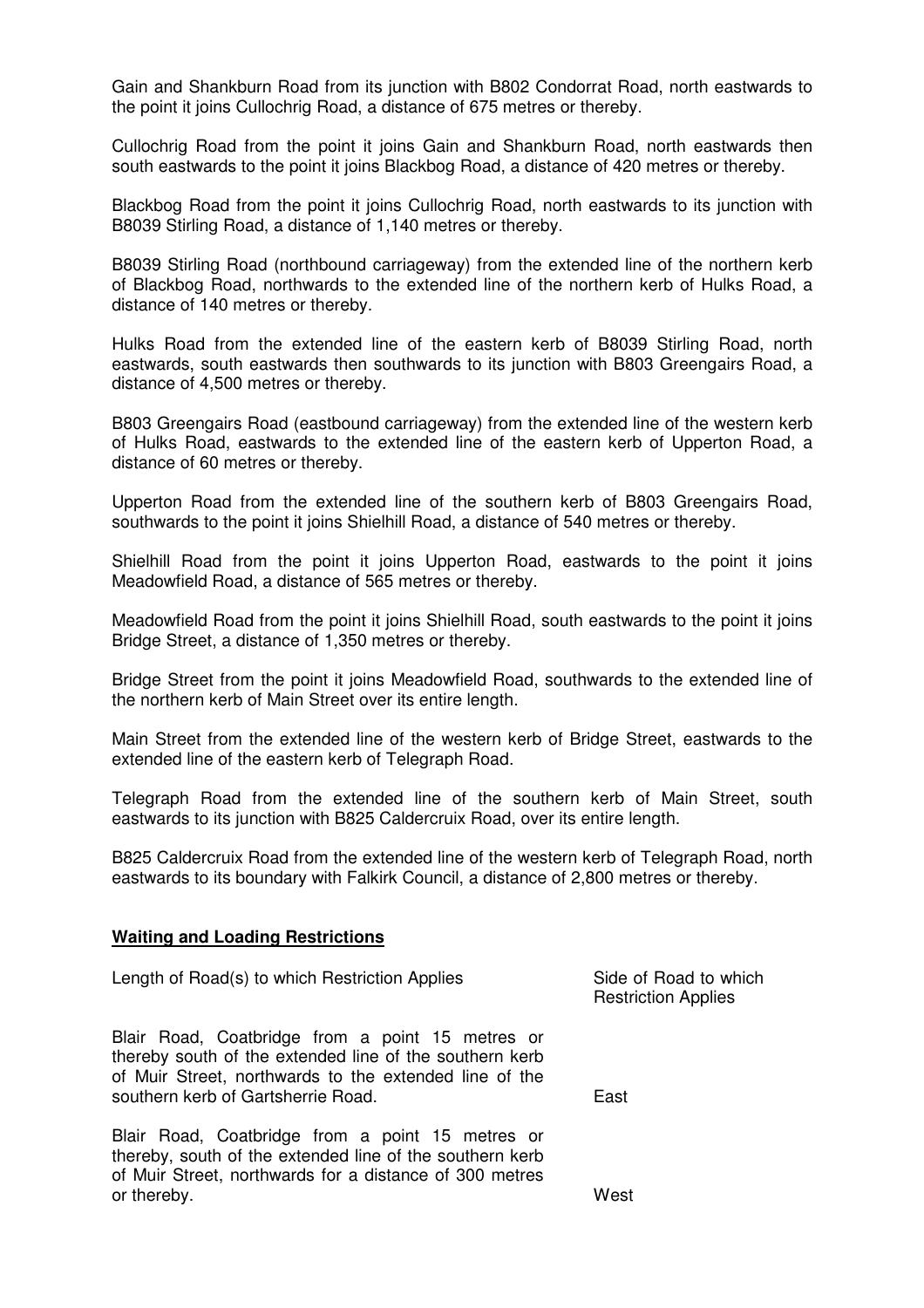| Blair Road, Coatbridge from the extended line of the<br>southern kerb of Gartsherrie Road, southwards for a<br>distance 70 metres or thereby.                                                              | West        |
|------------------------------------------------------------------------------------------------------------------------------------------------------------------------------------------------------------|-------------|
| Gartsherrie Road, Coatbridge from its junction with<br>Lomond Road, eastwards to a point 15 metres or<br>thereby, south of the extended line of the southern kerb<br>of Russell Colt Street.               | <b>Both</b> |
| Russell Colt Street, Coatbridge from the extended line of<br>the eastern kerb of Gartsherrie Road, eastwards to the<br>extended line of the western kerb of B804 Coltswood<br>Road, over its entire length | <b>Both</b> |
| Burnbank Street from the extended line of the eastern<br>kerb of Coltswood Road, north eastwards to the<br>extended line of the southern kerb of Cromlet Drive.                                            | <b>Both</b> |
| B803 Waverley Street, Coatbridge from the extended<br>line of the eastern kerb of Cromlet Drive, north<br>eastwards to the point it joins B803 Coatbridge Road,<br>over its entire length.                 | <b>Both</b> |
| B803 Coatbridge Road, Coatbridge from the point it joins<br>B803 Waverley Street, north eastwards to the extended<br>line of the western kerb of Yetts Hole Road.                                          | <b>Both</b> |
| Bridge Street, Airdrie from the southern kerb<br>οf<br>Meadowfield Road, southwards to the extended line of<br>the northern kerb of Main Street, over its entire length.                                   | <b>Both</b> |
| Main Street, Airdrie from the extended line of the<br>southern kerb of Bridge Street, eastwards to a point 10<br>metres east of the extended line of the eastern kerb of<br>Telegraph Road.                | <b>Both</b> |
| Telegraph Road, Airdrie from the extended line of the<br>southern kerb of Main Street, southwards for a distance<br>of 150 metres or thereby.                                                              | South west  |

Alternative routes will be sign posted on location.

Pedestrian access will be maintained throughout the duration of the Order.

Plans showing the areas affected by the proposals will be available for public during normal office hours, Monday to Friday inclusive, at the offices of:- the Executive Director of Corporate Services, North Lanarkshire Council, Civic Centre, Windmillhill Street, Motherwell ML1 1AB, the Executive Director of Regeneration and Environmental Services, North Lanarkshire Council, Municipal Buildings, Kildonan Street, Coatbridge and the Executive Director of Regeneration and Environmental Services, North Lanarkshire Council, Fleming House, Tryst Road, Cumbernauld.

As part of the Order, the Burgh of Coatbridge (Russell Colt Street, Coatbridge) (One Way) Order 1970 will be revoked in its entirety.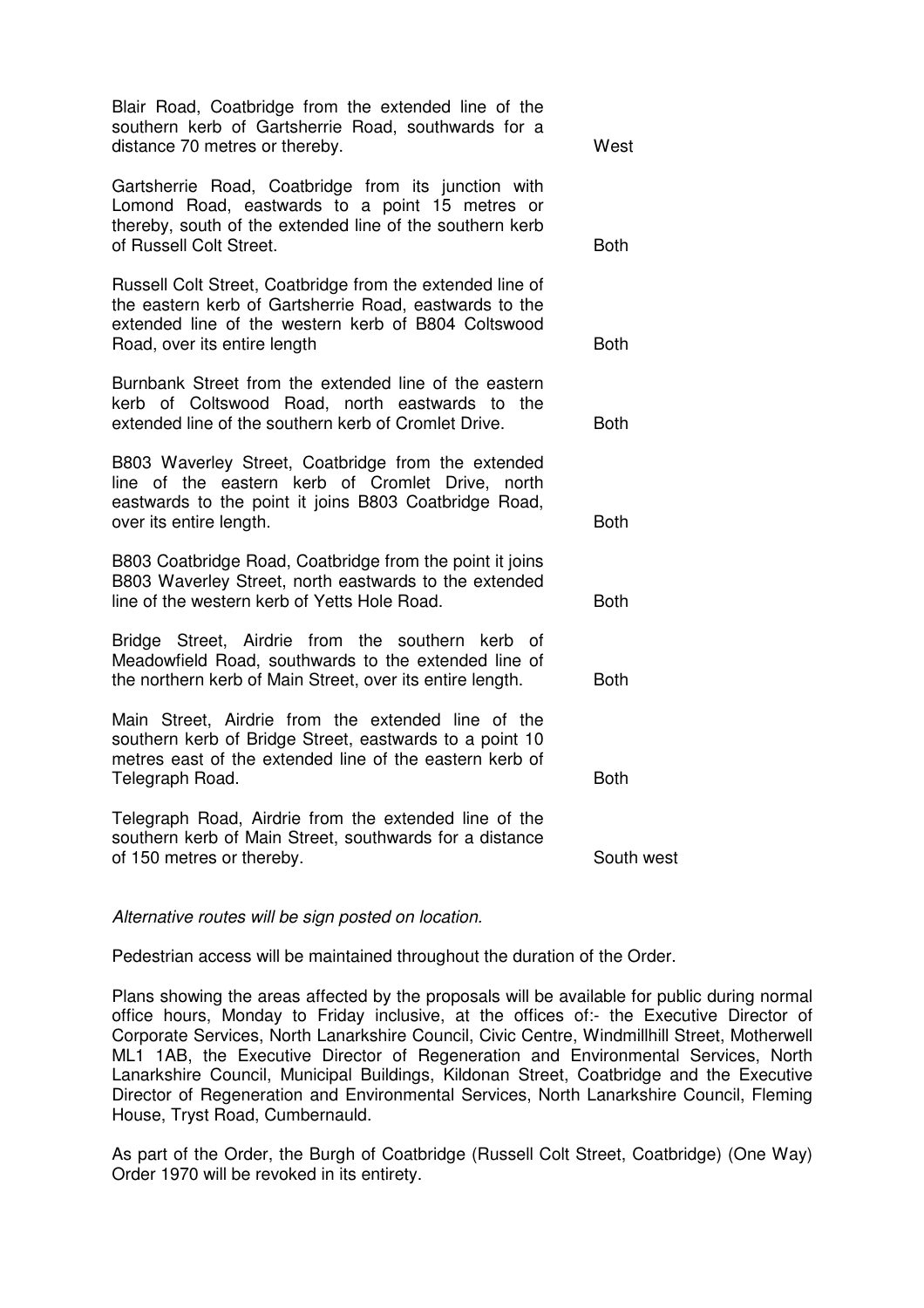The Order, which is operational only when signing is in place, will come into operation at 0500 hours until 1500 hours on Sunday, 6 September 2015.

# JUNE MURRAY EXECUTIVE DIRECTOR OF CORPORATE SERVICES

Civic Centre, Windmillhill Street, Motherwell, ML1 1AB

-------------------------------------------------------------------------------------------------------------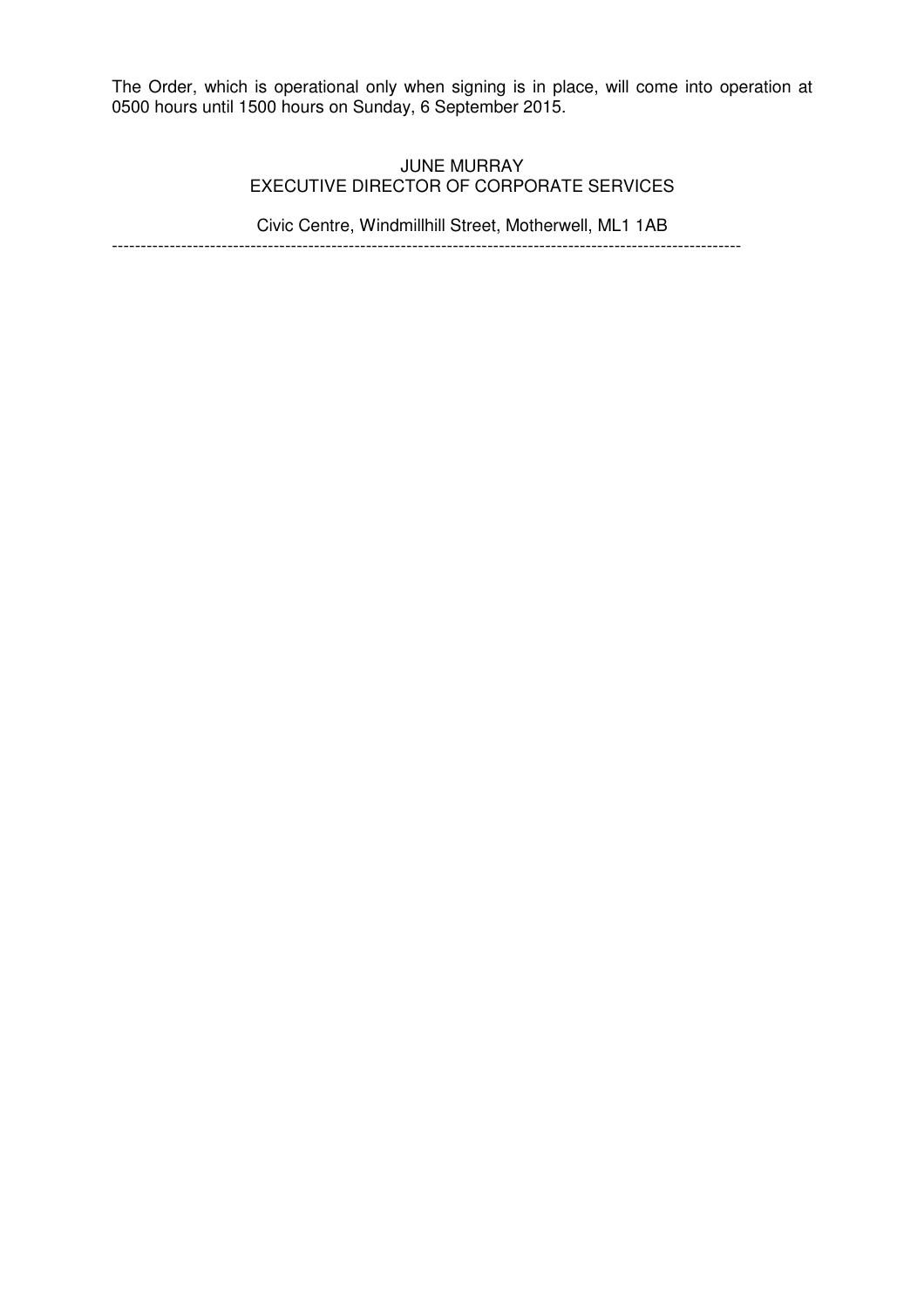## **North Lanarkshire Council**

# **Various Streets, Coatbridge – Pedal for Scotland Event**

## **(Temporary Traffic Management) Order 2015**

The North Lanarkshire Council, in exercise of the powers conferred on them by Section 16A of the Road Traffic Regulation Act 1984, and in exercise of all other enabling powers, hereby make the following Order:-

This Order may be cited as "The North Lanarkshire Council (Various Streets, Airdrie and Coatbridge) (Temporary Traffic Management) Order 2015" and shall be operational only when signing is in place, and be effective during the period from 0500 hours until 1500 hours on Sunday, the sixth day of September, Two thousand and fifteen.

# **Road Closures - Coatbridge**

A752 Gartcosh Road (northbound carriageway) from the extended line of the northern kerb of A89 Coatbridge Road, northwards to the boundary of Glasgow City Council, a distance of 300 metres or thereby.

A752 Gartcosh Road (northbound carriageway) from the boundary of Glasgow City Council at a point 1,260 metres or thereby, north of the extended line of the northern kerb of A89 Coatbridge Road, northwards to the extended line of the northern kerb of Townhead Road, a distance of 850 metres or thereby.

Townhead Road (eastbound carriageway) from the extended line of the eastern kerb of A752 Gartcosh Road, eastwards to the extended line of the eastern kerb of Drumpellier Country Park Entrance Road, a distance of 300 metres or thereby.

Blair Road (northbound carriageway) from the extended line of the southern kerb of Muir Street, northwards to the extended line of the southern kerb of Gartsherrie Road.

Gartsherrie Road (eastbound carriageway) from the extended line of the eastern kerb of Blair Road, to the extended line of the western kerb of Russell Colt Street.

Russell Colt Street from the extended line of the eastern kerb of Gartsherrie Road, eastwards to the extended line of the western kerb of B804 Coltswood Road, over its entire length.

B803 Burnbank Street (eastbound carriageway) from the extended line of the eastern kerb of B804 Coltswood Road north eastwards to the point it joins B803 Waverley Street, over its entire length.

B803 Waverley Street (eastbound carriageway) from the point it joins B803 Burnbank Street, northwards to the point it joins B803 Coatbridge Road, over its entire length.

B803 Coatbridge Road (eastbound carriageway) from the point it joins B803 Waverley Street north eastwards to the extended line of the western kerb of Yetts Hole Road.

Yetts Hole Road from the extended line of the northern kerb of B803 Coatbridge Road north westwards to the extended line of the southern kerb of Gain and Shankburn Road, over its entire length.

# **Road Closures – Airdrie**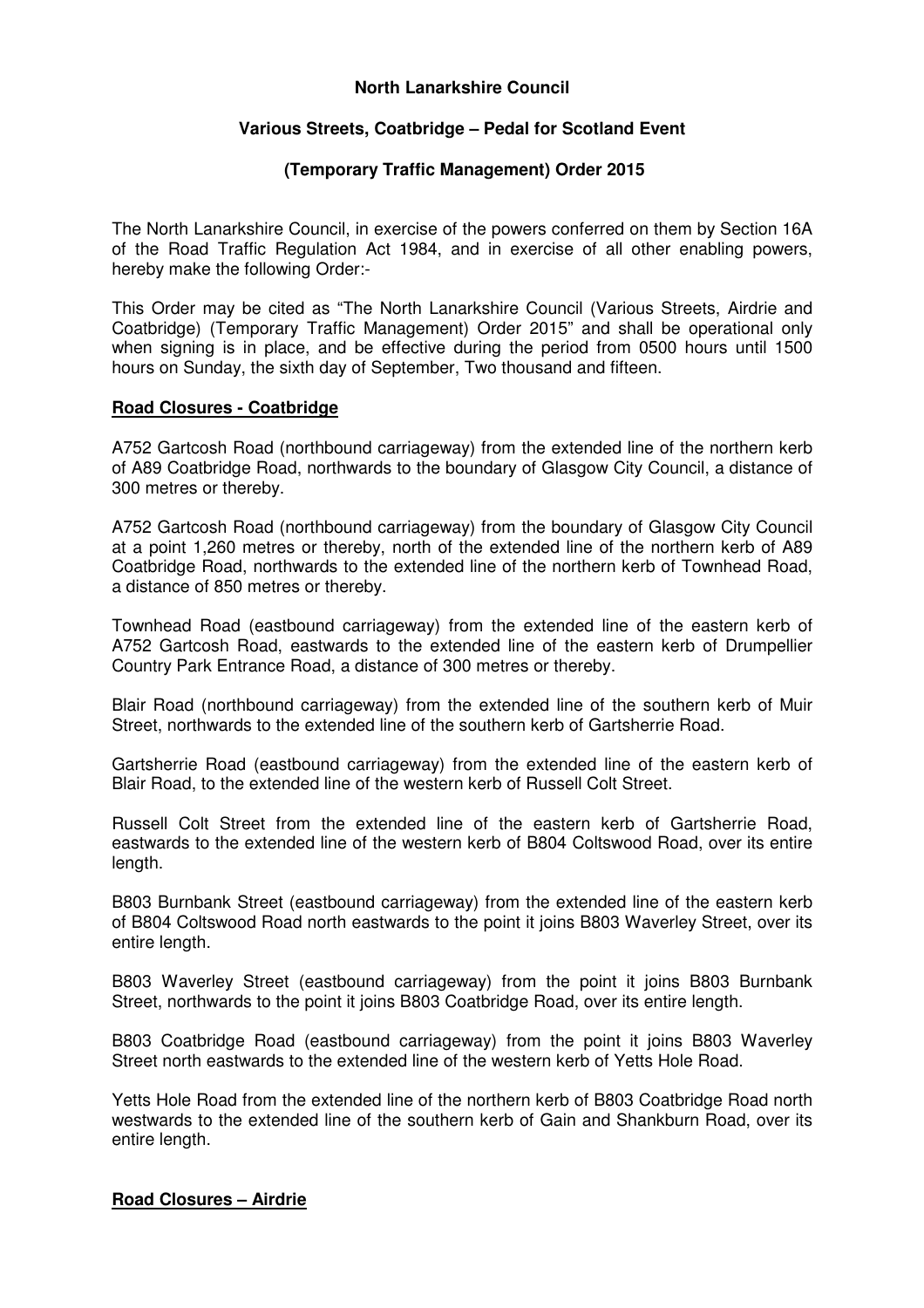Gain and Shankburn Road from the extended line of the eastern kerb of Yetts Hole Road, eastwards to its junction with B802 Condorrat Road, a distance of 685 metres or thereby.

Gain and Shankburn Road from its junction with B802 Condorrat Road, north eastwards to the point it joins Cullochrig Road, a distance of 675 metres or thereby.

Cullochrig Road from the point it joins Gain and Shankburn Road, north eastwards then south eastwards to the point it joins Blackbog Road, a distance of 420 metres or thereby.

Blackbog Road from the point it joins Cullochrig Road, north eastwards to its junction with B8039 Stirling Road, a distance of 1,140 metres or thereby.

B8039 Stirling Road (northbound carriageway) from the extended line of the northern kerb of Blackbog Road, northwards to the extended line of the northern kerb of Hulks Road, a distance of 140 metres or thereby.

Hulks Road from the extended line of the eastern kerb of B8039 Stirling Road, north eastwards, south eastwards then southwards to its junction with B803 Greengairs Road, a distance of 4,500 metres or thereby.

B803 Greengairs Road (eastbound carriageway) from the extended line of the western kerb of Hulks Road, eastwards to the extended line of the eastern kerb of Upperton Road, a distance of 60 metres or thereby.

Upperton Road from the extended line of the southern kerb of B803 Greengairs Road, southwards to the point it joins Shielhill Road, a distance of 540 metres or thereby.

Shielhill Road from the point it joins Upperton Road, eastwards to the point it joins Meadowfield Road, a distance of 565 metres or thereby.

Meadowfield Road from the point it joins Shielhill Road, south eastwards to the point it joins Bridge Street, a distance of 1,350 metres or thereby.

Bridge Street from the point it joins Meadowfield Road, southwards to the extended line of the northern kerb of Main Street over its entire length.

Main Street from the extended line of the western kerb of Bridge Street, eastwards to the extended line of the eastern kerb of Telegraph Road.

Telegraph Road from the extended line of the southern kerb of Main Street, south eastwards to its junction with B825 Caldercruix Road, over its entire length.

B825 Caldercruix Road from the extended line of the western kerb of Telegraph Road, north eastwards to its boundary with Falkirk Council, a distance of 2,800 metres or thereby.

#### **Waiting and Loading Restrictions**

Length of Road(s) to which Restriction Applies Side of Road to which

Blair Road, Coatbridge from a point 15 metres or thereby south of the extended line of the southern kerb of Muir Street, northwards to the extended line of the southern kerb of Gartsherrie Road.

Restriction Applies

East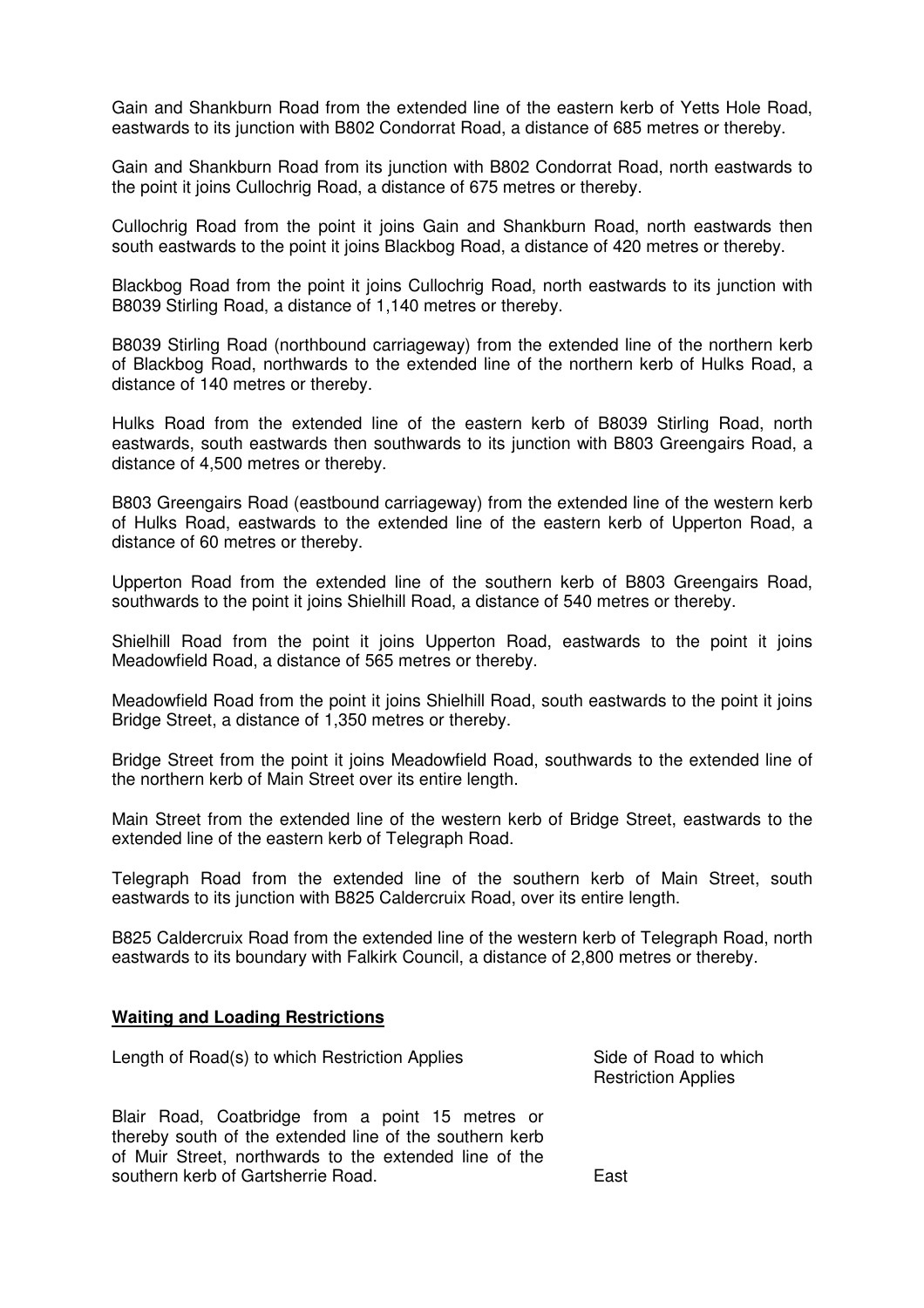Blair Road, Coatbridge from a point 15 metres or thereby, south of the extended line of the southern kerb of Muir Street, northwards for a distance of 300 metres or thereby. Blair Road, Coatbridge from the extended line of the southern kerb of Gartsherrie Road, southwards for a distance 70 metres or thereby. **West** West Gartsherrie Road, Coatbridge from its junction with Lomond Road, eastwards to a point 15 metres or thereby, south of the extended line of the southern kerb of Russell Colt Street. Both Russell Colt Street, Coatbridge from the extended line of the eastern kerb of Gartsherrie Road, eastwards to the extended line of the western kerb of B804 Coltswood Road, over its entire length Both Burnbank Street from the extended line of the eastern kerb of Coltswood Road, north eastwards to the extended line of the southern kerb of Cromlet Drive. **Both** B803 Waverley Street, Coatbridge from the extended line of the eastern kerb of Cromlet Drive, north eastwards to the point it joins B803 Coatbridge Road, over its entire length. Both B803 Coatbridge Road, Coatbridge from the point it joins B803 Waverley Street, north eastwards to the extended line of the western kerb of Yetts Hole Road. Both Bridge Street, Airdrie from the southern kerb of Meadowfield Road, southwards to the extended line of the northern kerb of Main Street, over its entire length. Both Main Street, Airdrie from the extended line of the southern kerb of Bridge Street, eastwards to a point 10 metres east of the extended line of the eastern kerb of Telegraph Road. Both Telegraph Road, Airdrie from the extended line of the southern kerb of Main Street, southwards for a distance of 150 metres or thereby. South west

Alternative routes will be sign posted on location.

Pedestrian access will be maintained throughout the duration of the Order.

Plans showing the areas affected by the proposals will be available for public during normal office hours, Monday to Friday inclusive, at the offices of:- the Executive Director of Corporate Services, North Lanarkshire Council, Civic Centre, Windmillhill Street, Motherwell ML1 1AB, the Executive Director of Regeneration and Environmental Services, North Lanarkshire Council, Municipal Buildings, Kildonan Street, Coatbridge and the Executive Director of Regeneration and Environmental Services, North Lanarkshire Council, Fleming House, Tryst Road, Cumbernauld.